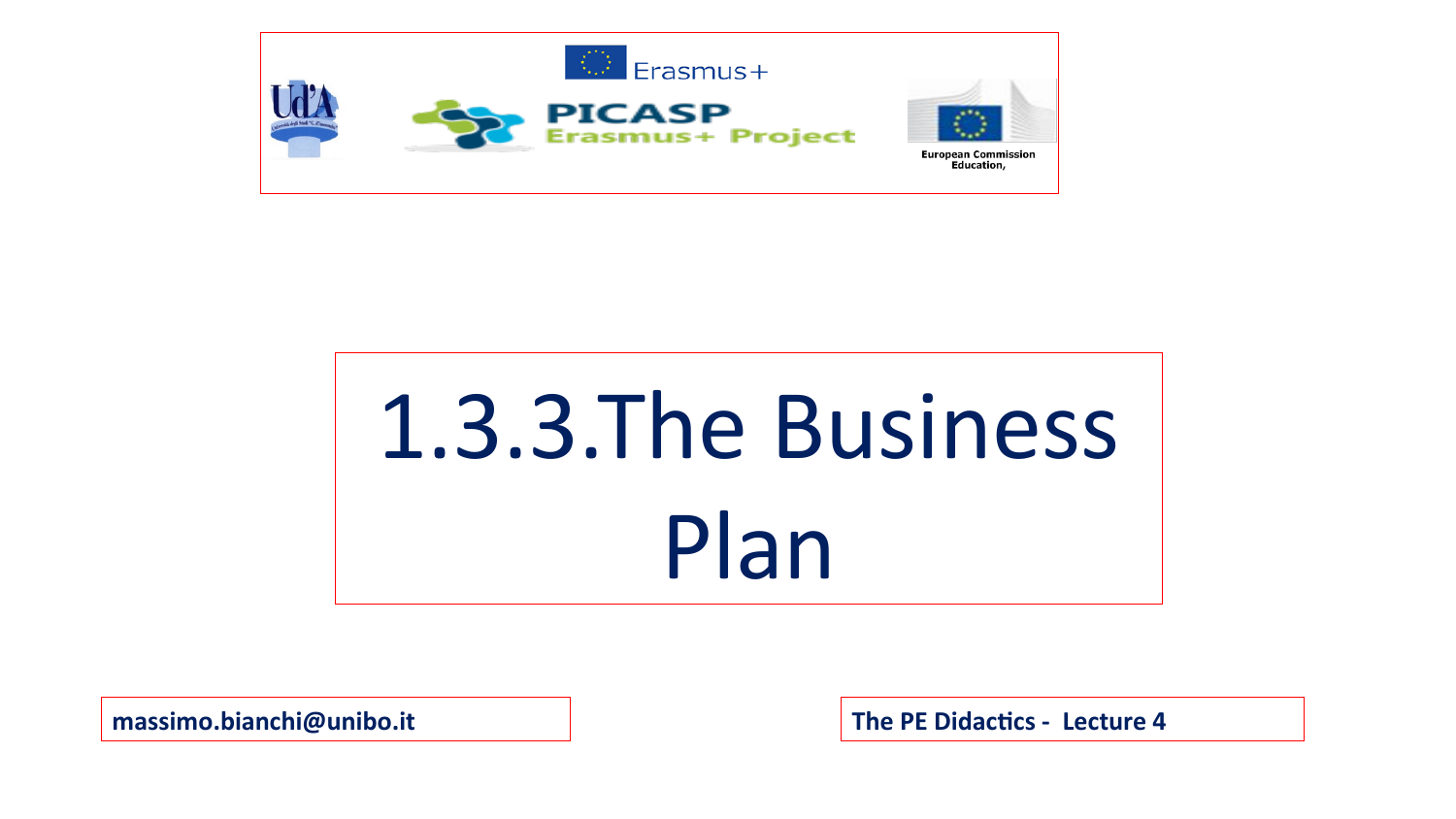

**One of the most relevant results for Students of the Teaching on Practice Enterprise is the understanding of the general business activities of the enterprise and of the basic decisions to be undertook. This understanding is strongly connected to the correct preparation of the Business Plan**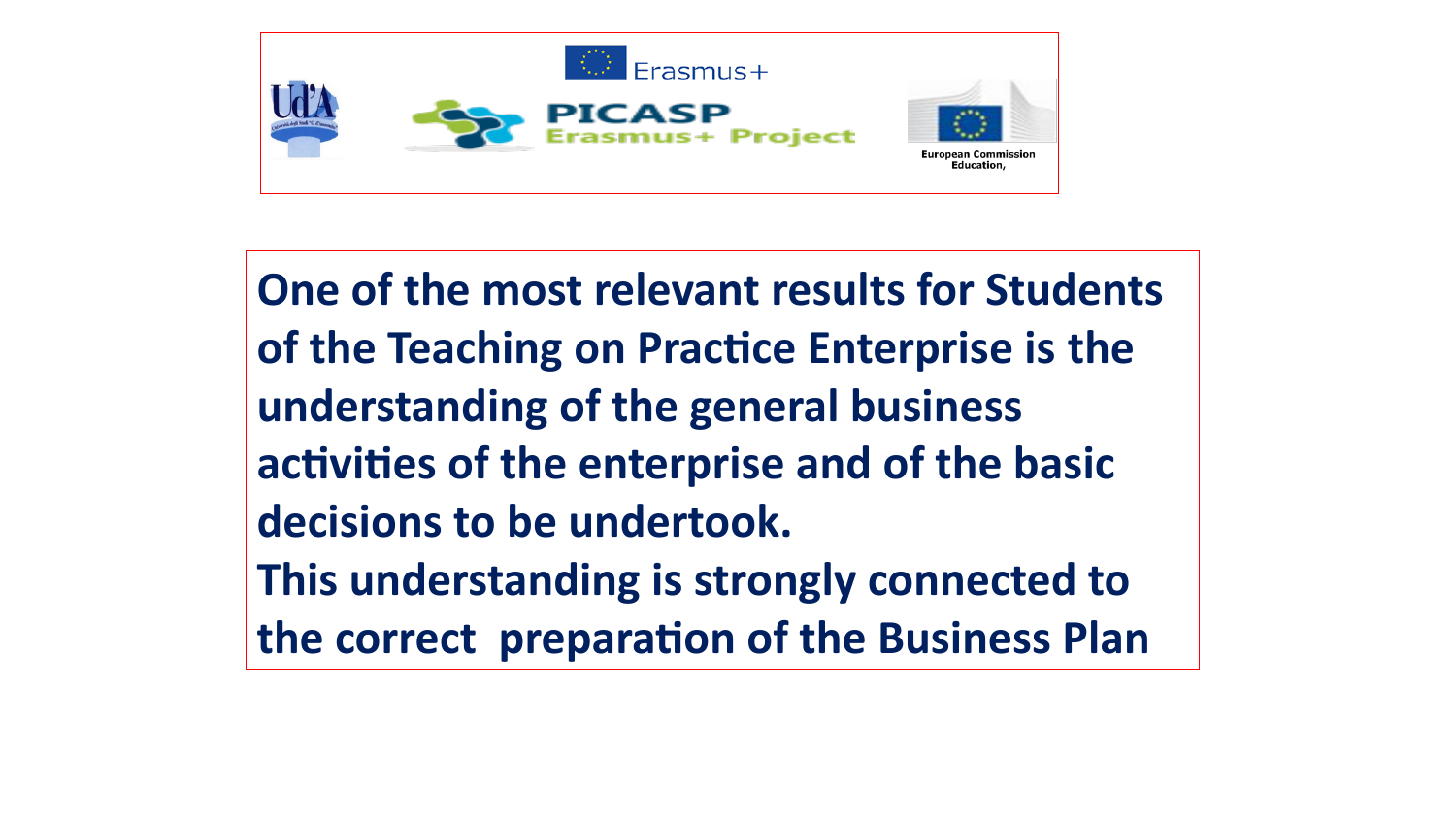

**One of the first phases of the business start up is the concept of the business plan in its static and dynamic perspective.**

**From a static point of view, the business plan is a document containing the objectives of a company, the methods to achieve them and the expected period of time for achieving the expected results. It describes the activities, their organization, financial projections and strategies deemed necessary to achieve the stated objectives.**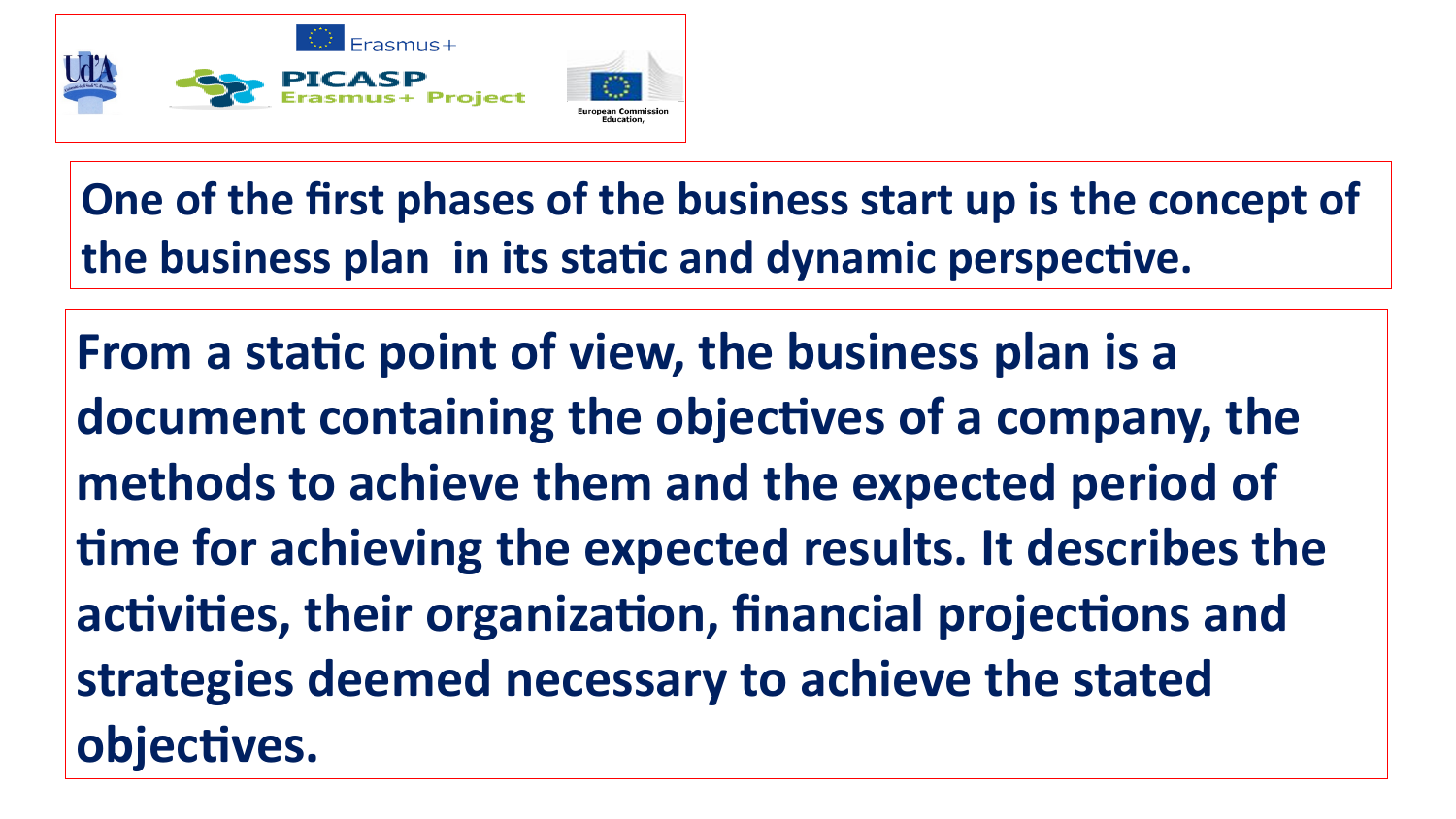

**The business plan is made up of some main tables for which the use of the excel program can be useful. Main tables are :**

- **Sales plan**
- **Production plan**
- **Tangible fixed assets**
- **Staff costs**
- **Overhead costs**
- **Financing and cash flow**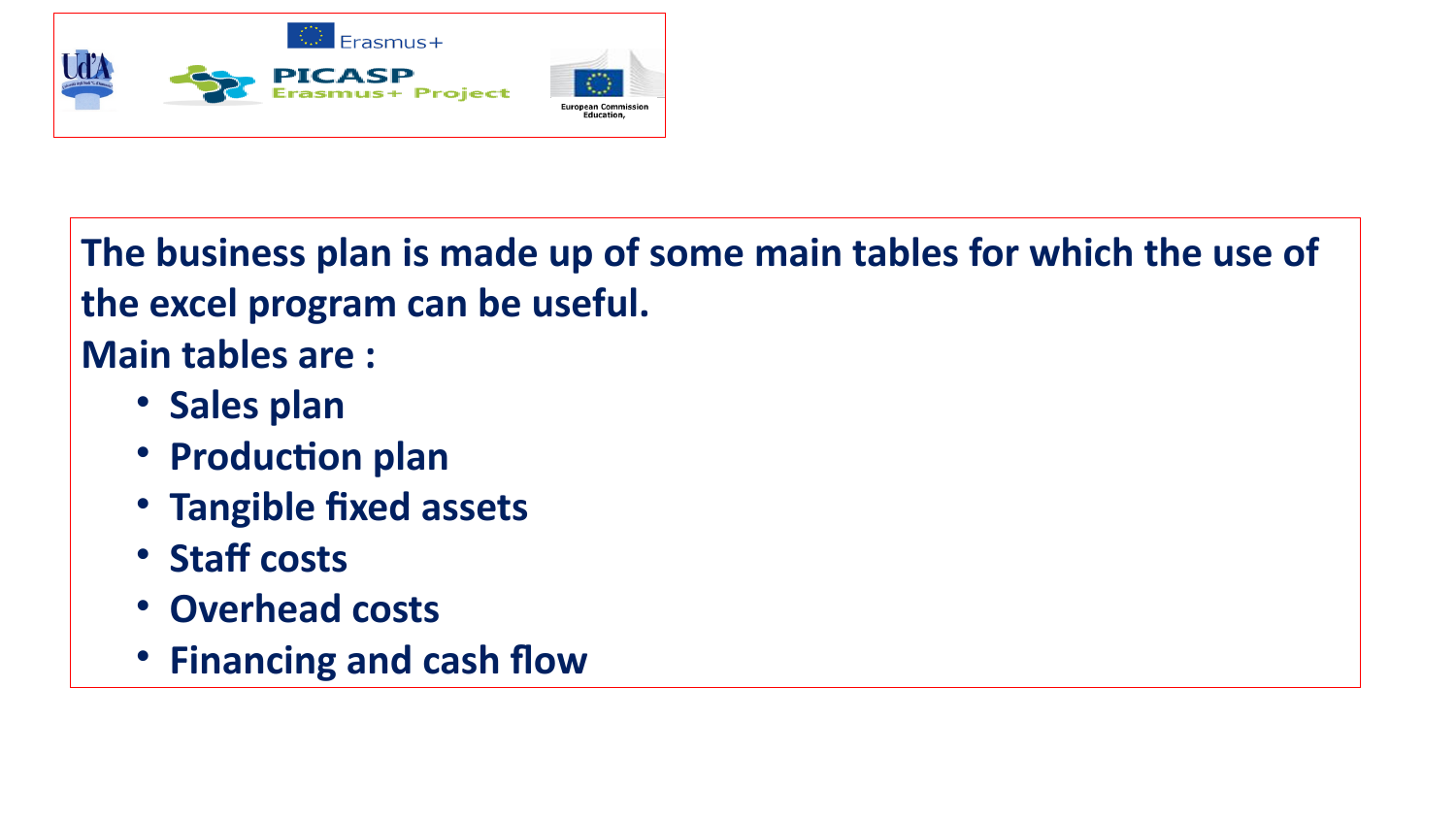



|                              | <b>Average Unitary Prices</b>        |                                             |                                                            |            | <b>N</b> of Outputs                              |                                                                                            |                        | <b>Estimated sales</b>                                           |                                           |                                 |       |
|------------------------------|--------------------------------------|---------------------------------------------|------------------------------------------------------------|------------|--------------------------------------------------|--------------------------------------------------------------------------------------------|------------------------|------------------------------------------------------------------|-------------------------------------------|---------------------------------|-------|
| <b>365 dd</b><br>52<br>weeks | <b>Guides</b><br><b>Books) Tours</b> | <b>Touristic Individual Tours</b><br>Guided | <b>Group</b><br>Guided<br>$\blacksquare$ Min. 6<br>indiv.) |            | Guides<br><b>Books) Tours</b>                    | Touristic Individua Group<br>I Guided                                                      | Guided<br><b>Tours</b> | <b>Touristic</b><br><b>Guides</b><br><b>Books</b> )              | Individu<br> al<br>Guided<br><b>Tours</b> | Group<br>Guided<br><b>Tours</b> | TOT.  |
| 2022                         | 15                                   | 50                                          |                                                            | <b>150</b> | 50                                               | 200                                                                                        | 60                     | 750                                                              | 10000                                     | 9000                            | 19750 |
| 2023                         | 17                                   | 55                                          |                                                            | 280        | 80                                               | 220                                                                                        | 80                     | 1360                                                             | 12100                                     | 22400                           | 35860 |
| 2024                         | 19                                   | 60                                          |                                                            | 310        | 100                                              | 240                                                                                        | 100                    | 1900                                                             | 14400                                     | 31000                           | 47300 |
| 2025                         | 20                                   | 65                                          |                                                            | 340        | 120                                              | 260                                                                                        | 120                    | 2400                                                             | 16900                                     | 40800                           | 60100 |
|                              |                                      |                                             | 2022<br>2023<br>2024                                       |            | TOT.<br>19.750,00€<br>35.860,00 €<br>47.300,00 € | <b>Variable</b><br><b>Costs</b><br><b>Average</b><br><b>Incidence</b><br>70%<br>65%<br>60% |                        | <b>Variable Costs</b><br>13.825,00 €<br>23.309,00€<br>28.380,00€ |                                           |                                 |       |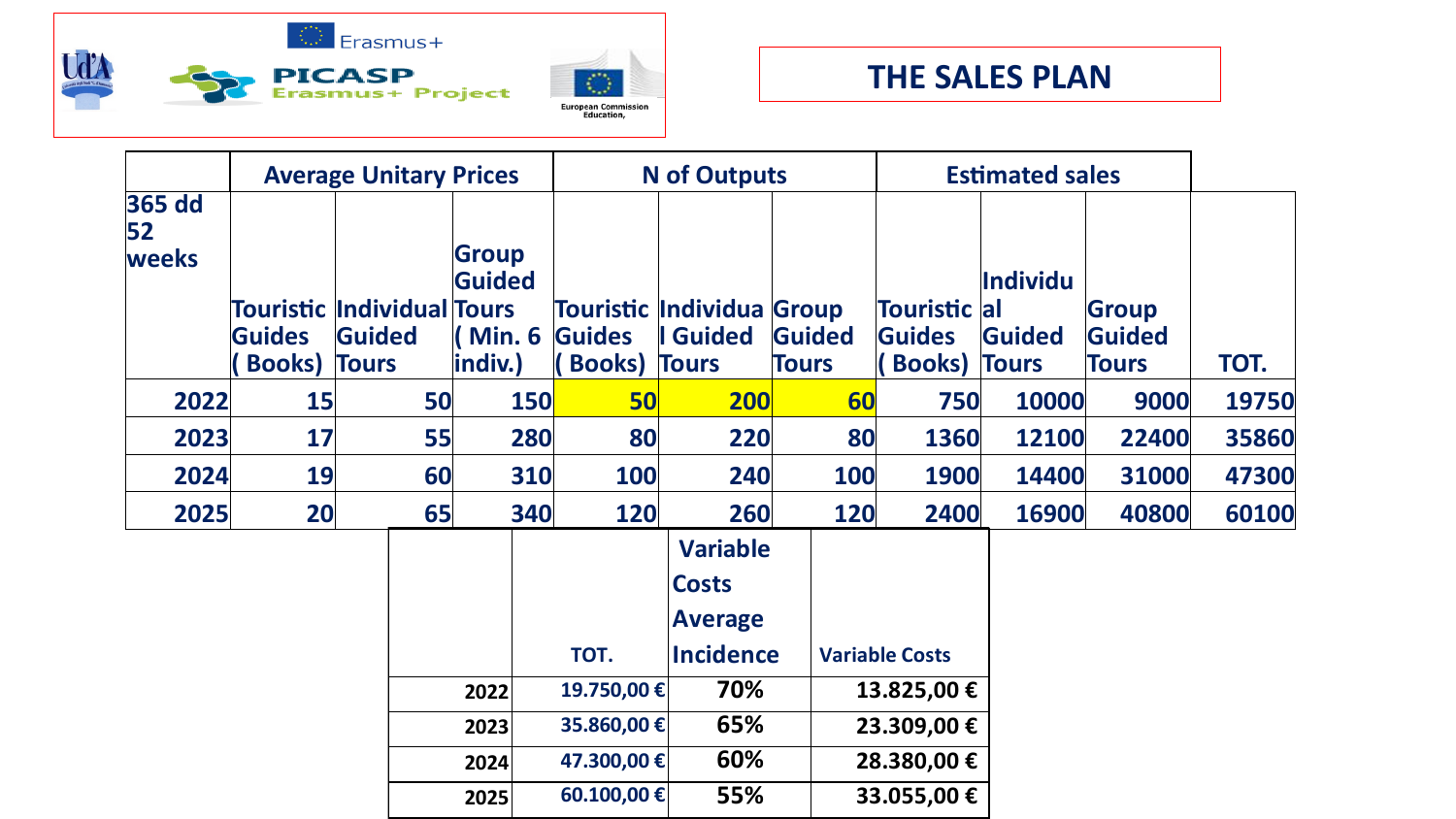

## Tangible Fixed Assets

| <b>Office furniture</b>        | 2022      | 2023       | 2024 | 2025      |
|--------------------------------|-----------|------------|------|-----------|
| <b>Value in company budget</b> | 700       | 700        | 700  | 700       |
| Depreciation (% annual)        | <b>10</b> | 10         | 10   | <b>10</b> |
| <b>Annual Depreciation</b>     | 70        | 70         | 70   | <b>70</b> |
| Net Value                      | 630       | <b>560</b> | 490  | 420       |

| <b>Computer (2)</b>            | 2022 | 2023 | 2024 | 2025 |
|--------------------------------|------|------|------|------|
| <b>Value in company budget</b> | 1400 | 1400 | 1400 | 1400 |
| <b>Depreciation (% annual)</b> | 20   | 20   | 20   | 20   |
| <b>Annual Depreciation</b>     | 280  | 280  | 280  | 280  |
| <b>Net Value</b>               | 1120 | 840  | 560  | 280  |

| <b>Photocopier, fax, scanner</b> | 2022       | 2023       | 2024       | 2025 |
|----------------------------------|------------|------------|------------|------|
| <b>Value in company budget</b>   | 400        | <b>400</b> | 400        | 400  |
| <b>Depreciation (% annual)</b>   | 20         | 20         | 20         | 20   |
| <b>Annual Depreciation</b>       | 80         | 80         | 80         | 80   |
| <b>Net Value</b>                 | <b>320</b> | 240        | <b>160</b> | 80   |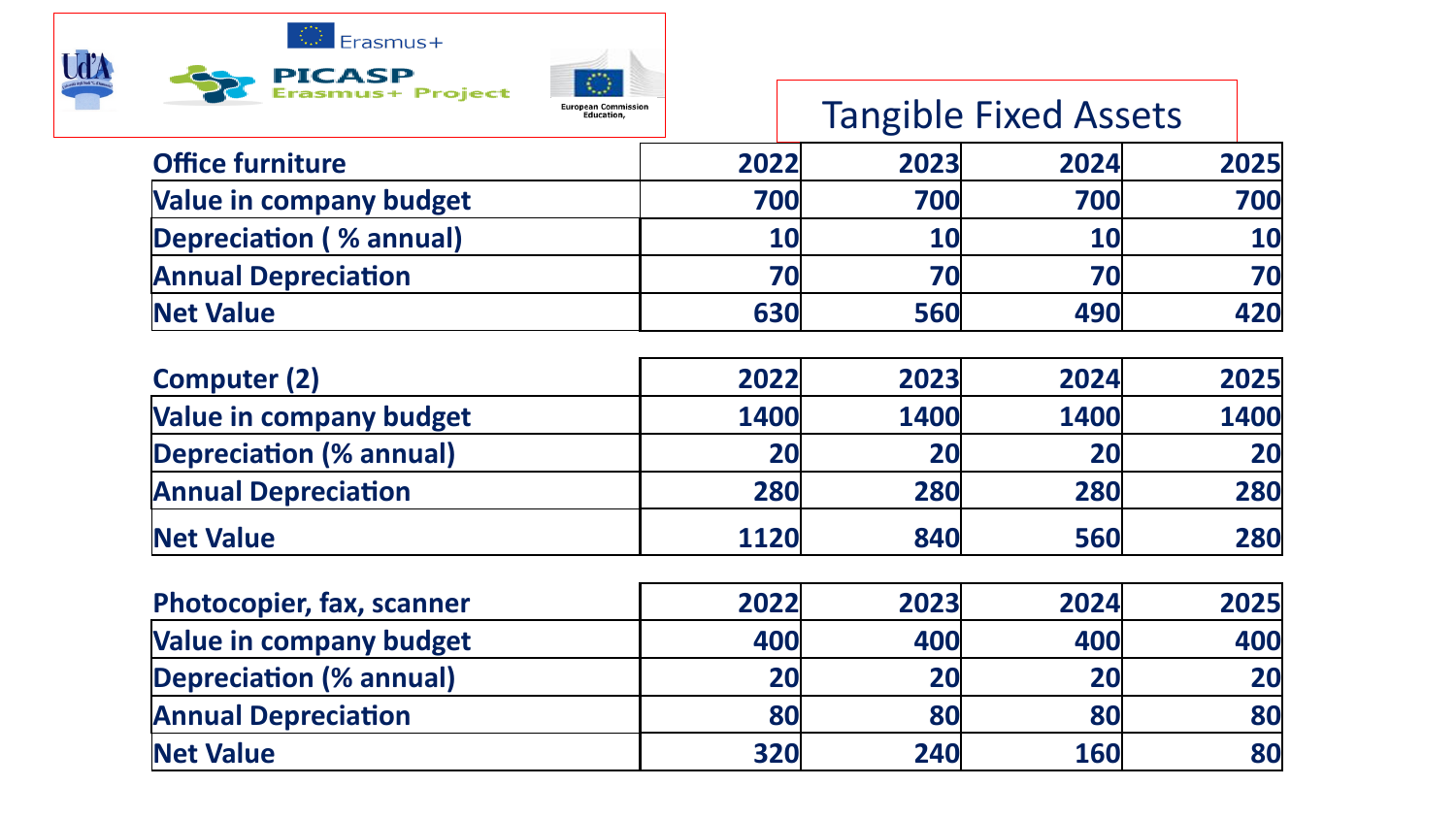

## Main General Costs (2022)

| Salaries (Part Time)  |  | €          | 600,00     |            |
|-----------------------|--|------------|------------|------------|
| Social Insurance      |  |            | €          | 200,00     |
| Insurance             |  |            | $\epsilon$ | 200,00     |
| Phone and Internet    |  |            |            | € 2.500,00 |
| Rent                  |  |            | €          | 300,00     |
| Advertising           |  |            | $\epsilon$ | 400,00     |
| <b>Overhead Costs</b> |  | €          | 500,00     |            |
|                       |  | <b>TOT</b> |            | € 4.700,00 |

|      | <b>Tangible Fixed Costs</b> |      |  |            |
|------|-----------------------------|------|--|------------|
| 2022 | <b>Annual Depr.</b>         |      |  | 430,00     |
|      | <b>General Costs</b>        |      |  | € 4.700,00 |
|      |                             | Tot. |  | € 5.130,00 |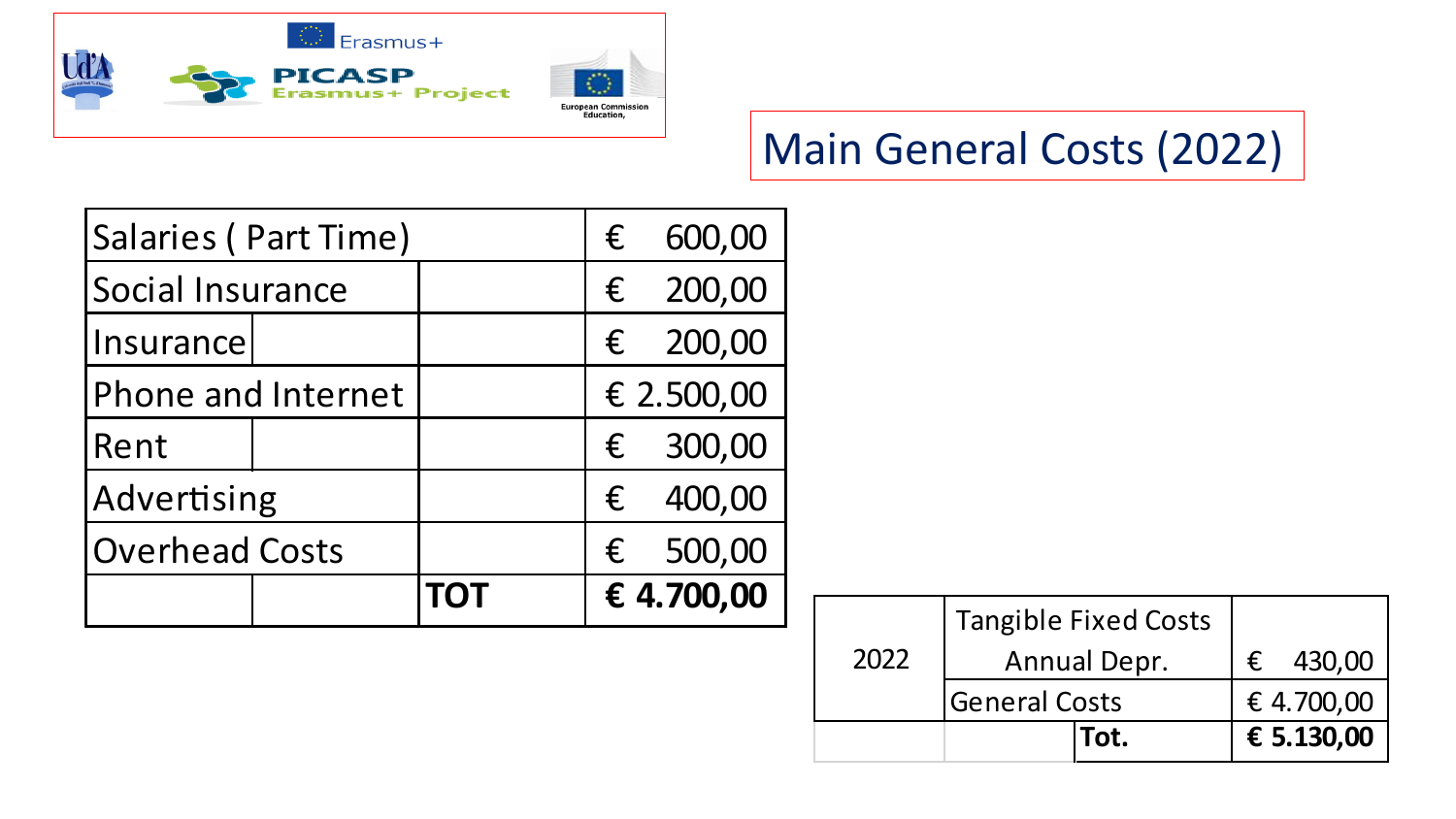





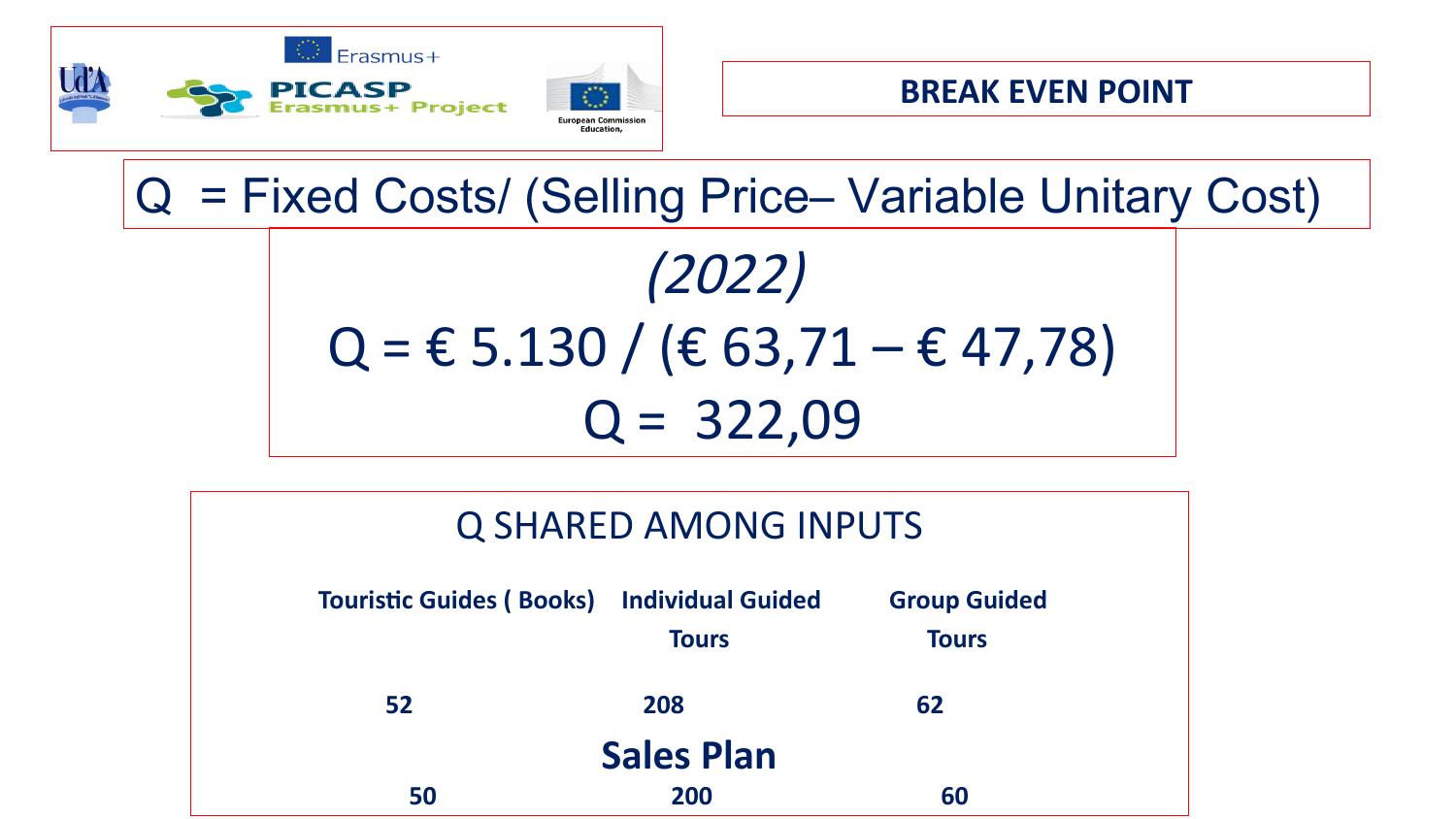

**Is to be considered that the Business Plan is only a managerial tool but in the PE it assumes a relevance for the involvement and coordination of different Departments . To this purpose the Dpt initially committed to the Business Plan, once discussed it with the Assembly, is the Commercial one. It will prepare a Draft Business Plan, than back to the Assembly to coordinate it and finally approve. After the approoval the BP expresses the global strategy of the PE and influences the connected activities of Administrative and Production Dpt.**